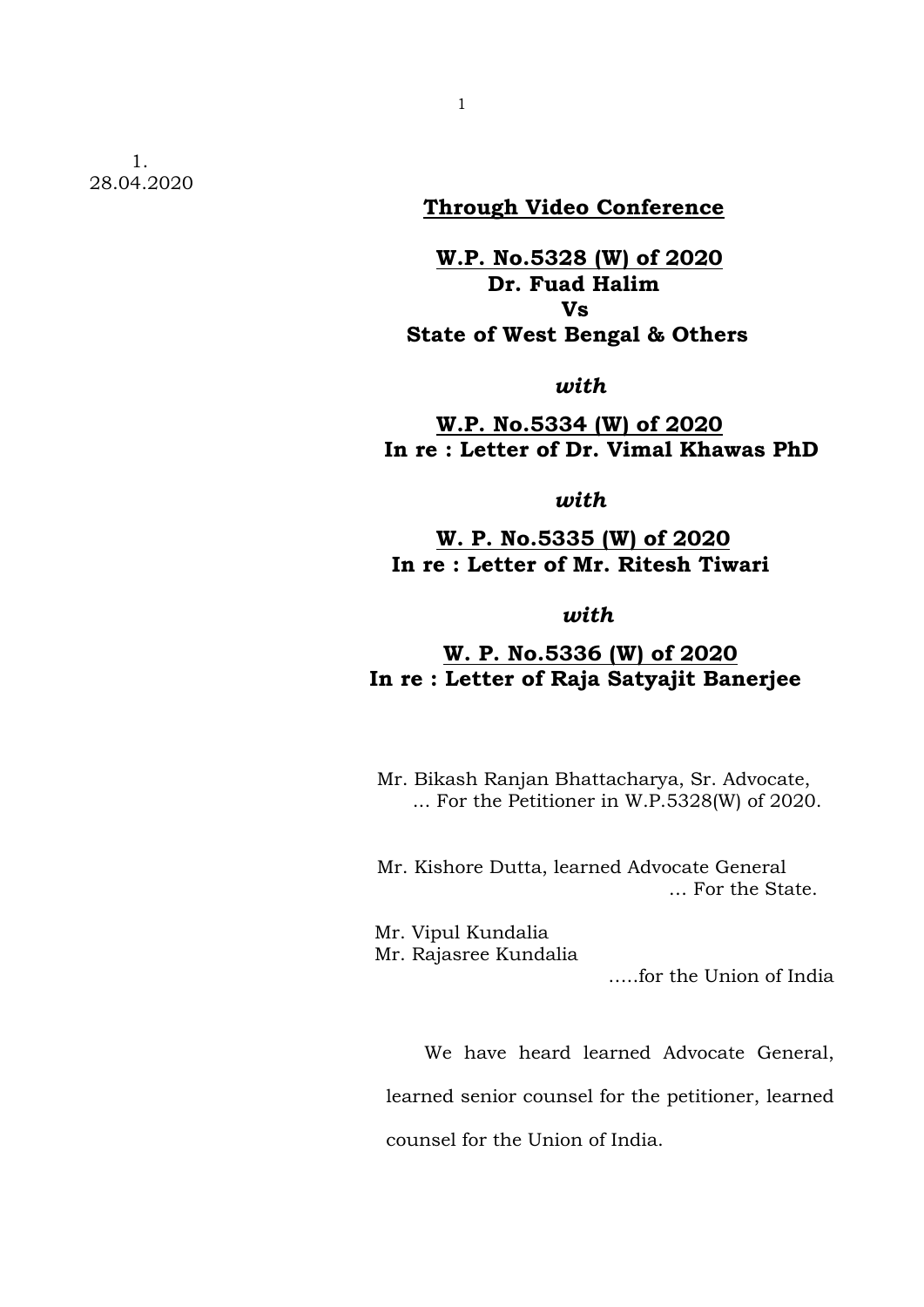Making reference to the supplementary affidavit filed by the State, learned Advocate General pointed out that this writ petition is essentially a Publicity Oriented Litigation because the petitioner has, by his conduct demonstrated vividly that he is using this litigation to publicize his political identity and also to encash it for enhancing his popularity in public domain. Learned Advocate General points out that, in its supplementary affidavit, the State has pointed out various quotes from certain discussions through certain Bengali Audio Visual Channels wherein the writ petitioner participated. He, therefore, pleaded that this matter may not be entertained as a genuine Public Interest Litigation at the instance of the petitioner.

Learned senior counsel for the petitioner refuted the aforesaid stand of learned Advocate General and pleaded that the fundamental right of freedom of expression cannot be curtailed in public domain and nothing has been shown which has, in any manner, interfered with the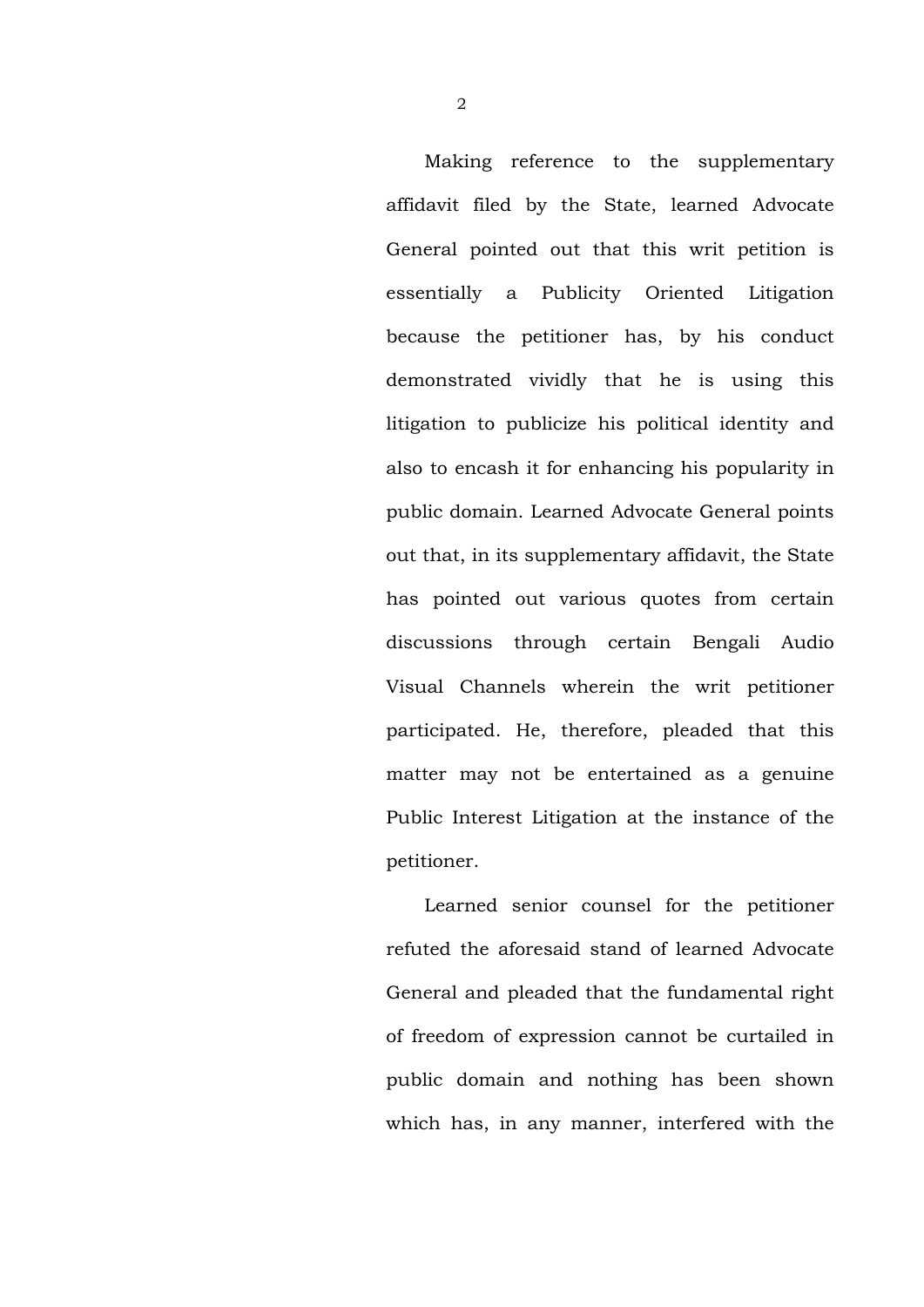course of justice and due consideration of this writ petition instituted as a Public Interest Litigation.

We would recall that in our earlier orders we had recorded that this matter will be carried forward as one which is not adversarial in nature and that the State through learned Advocate General will assist the Court in reaching the goals, which may be required to be addressed on further due process of this writ petition. It was in that context that we had deferred the consideration of the question of maintainability and locus standi of the petitioner and addressed issues which are pivotal to proper management of Covid-19.

The pandemic that the world is facing by the outburst of the virus and the manner in which it contagiously spreads beyond all geographical and political domains is a reason good enough for the Union of India and the States in the Union of India to ensure that every requisite step is taken to guard the people and protect their lives and also to ensure that the pandemic is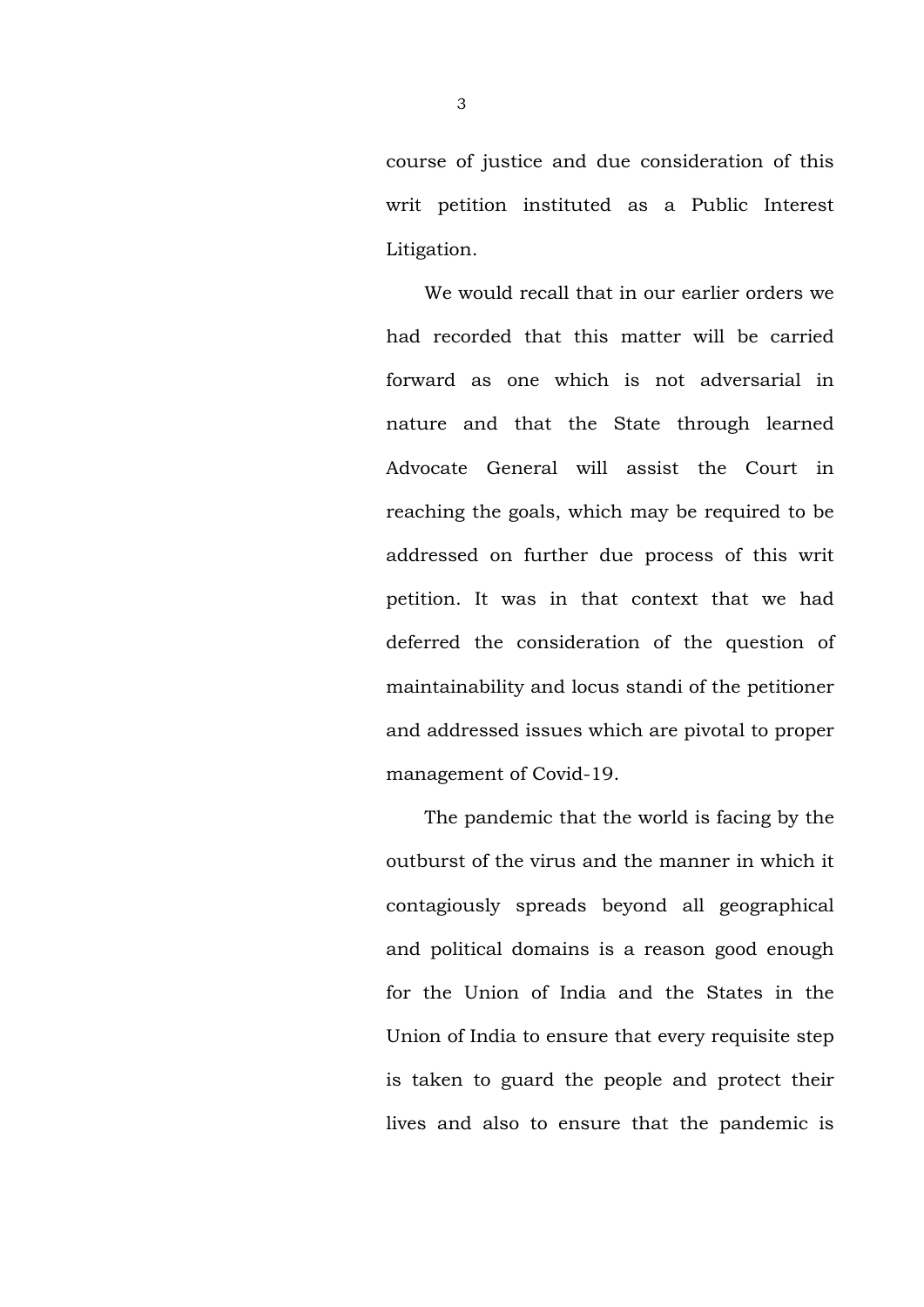controlled and prevented from extending and spreading its perilous wings even beyond the boundaries of this nation. While many States are seen to have started even trying to contain the intrusion of infected persons into their geographical domain, the fact of the matter remains that unless the Union of India and the Governments of various States work hand in hand, the desired results would be difficult to achieve.

While the petitioner makes repeated complaints about the deficit in the number of sample testing, it is to be noted that there is lack of certainty as whether the rapid testing method as well as other modalities are appropriately utilized. This is essentially a matter of governance and ultimately to be left to the Governments and not for judicial review unless it becomes imminently necessary in a situation. The Indian Council of Medical Research (For short 'ICMR') is concerned with the modulation, formulation and promotion of bio medical research and is funded by the Government of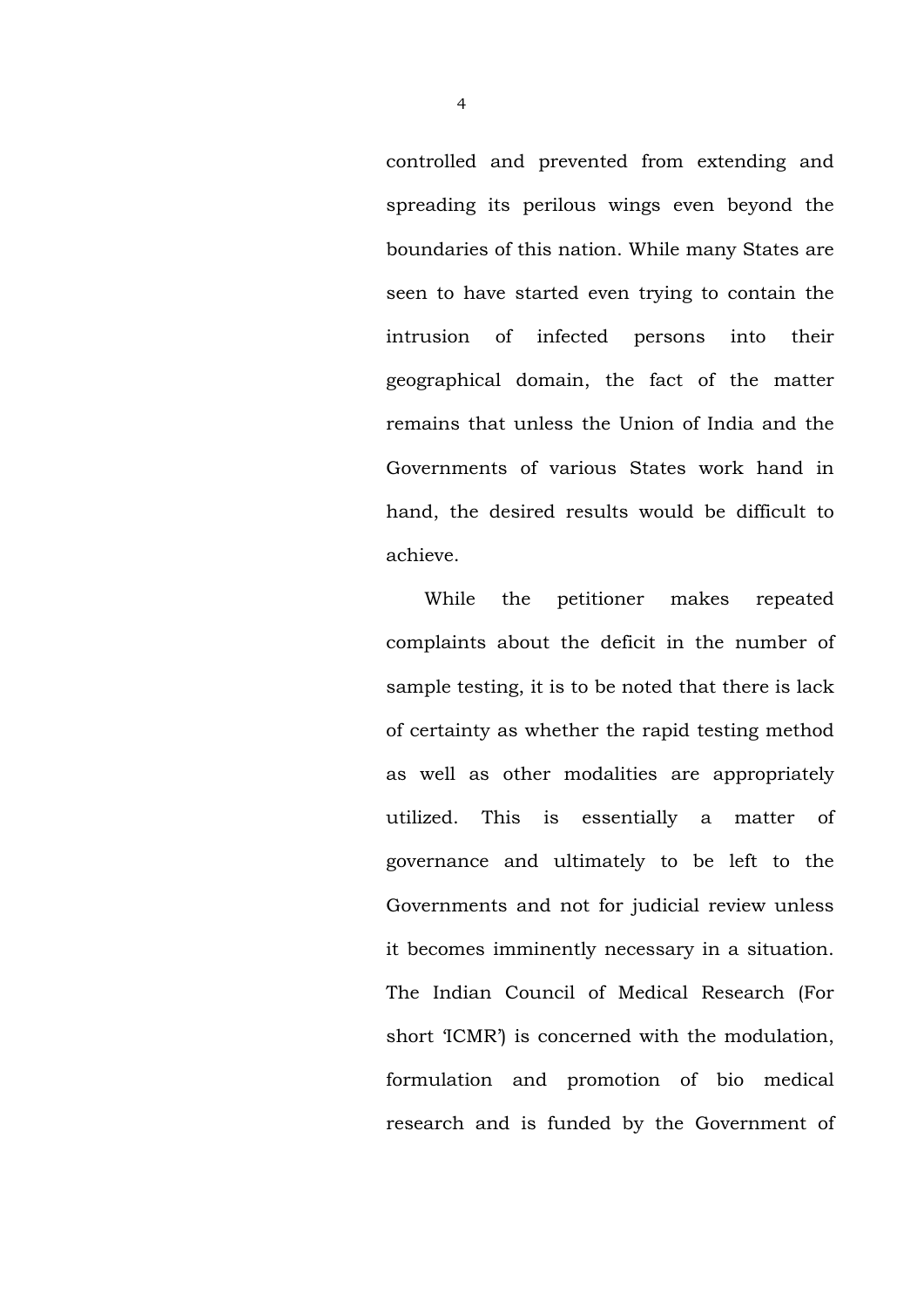India. Obviously it is reckoned as the platform for regulating the modalities of reaching out at various challenges to health issues. ICMR guidelines are, according to the petitioner, the touch stone on which the regulatory measures as well as other aspects ought to be in place. The testing of samples, test kits, mode of reference for ascertaining reason for death thereby keeping track of mortality rate attributable to Covid-19, are matters relating to scientific management of the pandemic. The Union of India and the States are to respond to the adequate guidelines given by the ICMR and/or other Agency as may be found necessary by the Union of India. This is all the more so, because the pandemic which is being dealt with is not one confined to any particular State and needs to be managed as a national health challenge issue.

Since it is a matter of information and in public domain that West Bengal has lost two(2) doctors, stated to be due to Covid-19, we require learned Advocate General to ascertain the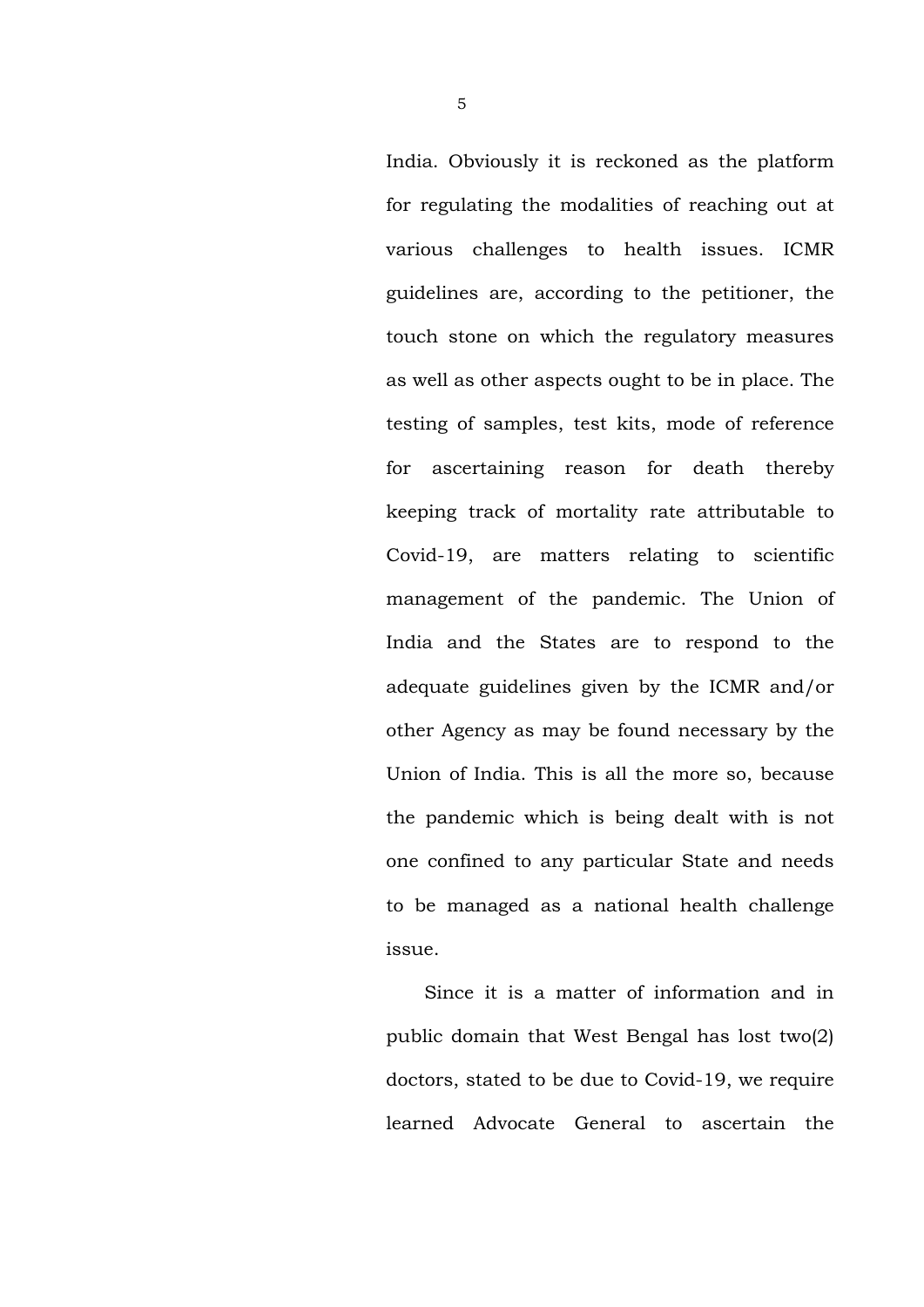availability of Personal Protection Equipment (PPE) sufficient enough to be provided to all who could be called front line worriers which includes doctors, para medics, ground staff, support staff and those dealing with medical institutions and also other areas where PPE usage ought to be the norm. The Union of India is also require to respond as to its view on the management of Covid-19 in the State of West Bengal.

We, therefore, hereby direct the State to file a further affidavit disclosing the availability and utilization of PPE and also testing facilities in terms of ICMR guidelines in the State of West Bengal. On the same issue, the Union of India, the second respondent, shall also place its response in the form of an affidavit through an officer at the appropriate level.

Let it also be taken note of that the orders issued by the High Court are being uploaded in the official website. This means that a true version of any order can be generated from the website of the Calcutta High Court. We are sure